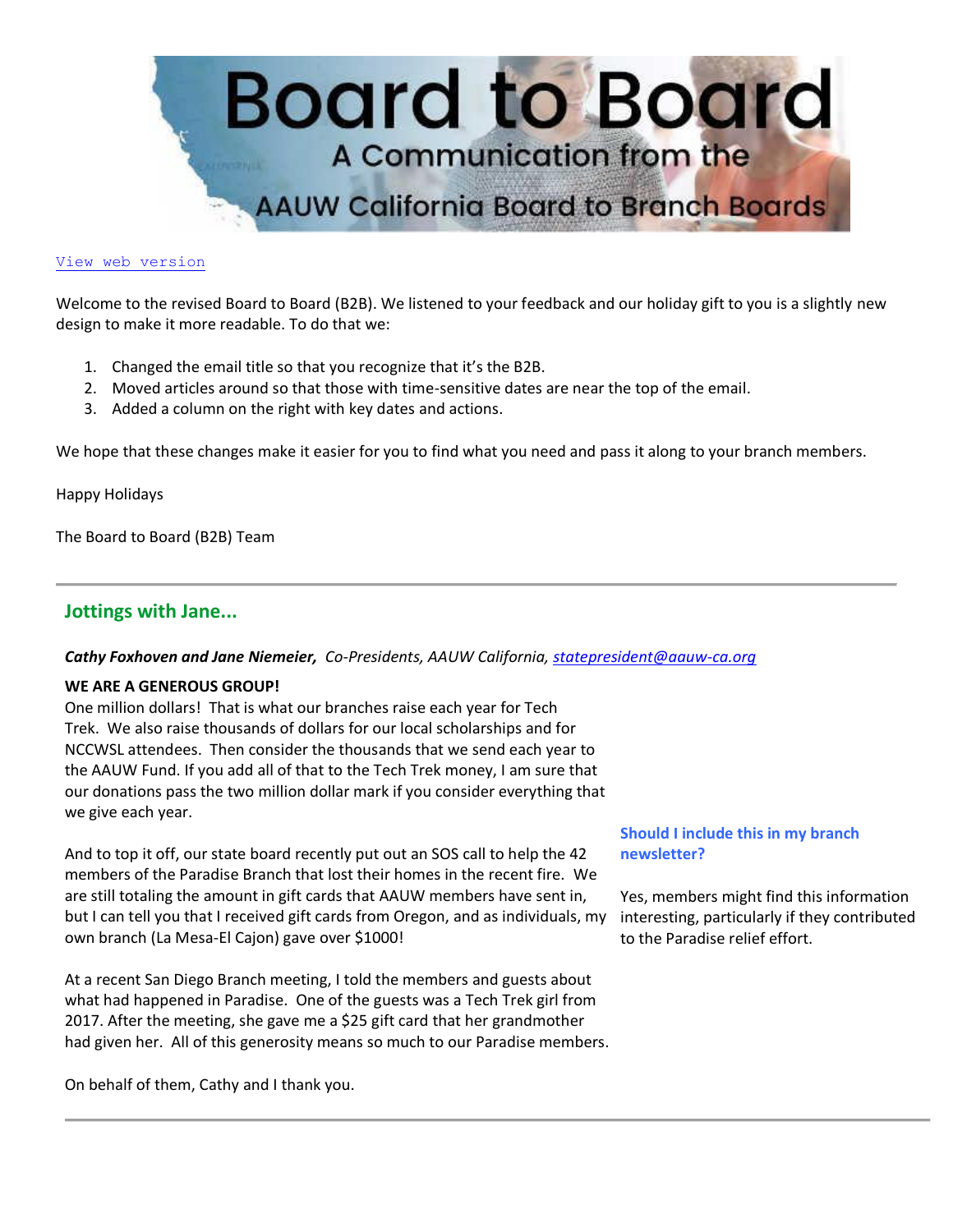# **AAUW FUND**

*Dianne Owens, Director, AAUW Fund Committee Chair, [aauwfund@aauw-ca.org](mailto:aauwfund@aauw-ca.org)*

### **'TIS THE SEASON OF GIVING--TO AAUW FUND!**

ATTENTION: Branch AAUW Fund VP and Branch Treasurer: Here are two dates to add to your "List of Things to Do."

- December 31, 2018: Your 2018 branch donation to AAUW Fund is due to AAUW National. The form to use is located on the AAUW California Choose a fund and submit your branch's website at **AAUW Fund-internal**. Click [HERE](https://bor.aauw-ca.org/sendy/l/892iUf2Z3Hxblitd0dEvE47A/EFrA8lIFIsy8M08uIzL0Kw/HW892oHGUsyHKcGjqmAc763goA) for the list of California donation. Unfinished Endowments that you may wish to designate your donation to.
- February 15, 2019: Nominations are due for Branch Named Gift Honoree(s). A branch can nominate a member who has contributed significantly at the branch level to the mission of AAUW. A branch may nominate one person for each \$750 donated to AAUW Fund by the branch in 2018. Click [HERE](https://bor.aauw-ca.org/sendy/l/892iUf2Z3Hxblitd0dEvE47A/sJpaQBUNnHI34QWSO892gyeg/HW892oHGUsyHKcGjqmAc763goA) for the fillable form and submit online. You will receive certificates for each of your honorees signed by Kim Churches, AAUW CEO, before your presentation to them.
- February 15, 2019: Nominations are due for the AAUW California State Identify your nominees. Named Gift Honoree. More details coming in January 2019!

Thanks for all your work for AAUW Fund. Have a wonderful holiday season.

### **What I need to know**

AAUW Fund Donations are due December 31, 2018.

#### **What I need to do**

## **Should I include this in my branch newsletter?**

No. This information is primarily for branch leaders.

### **What I need to know**

State and Branch Named Gift Honoree nominations are due February 15, 2019.

### **What I need to do**

**Should I include this in my branch** 

**newsletter?**

No. This information is primarily for branch leaders.

# **COLLEGE/UNIVERSITY (C/U) COMMITTEE**

### *Donna Lilly, C/U Committee Chair,* [donnalilly@roadrunner.com](mailto:donnalilly@roadrunner.com)

### **HEADS UP WITH NICK WHISTLE**

Yes, NCCWSL is referred to as Nick Whistle, even though this leadership event's official name is National Conference for College Women Student Leaders Registration is now open for th[e 34th National Conference](https://bor.aauw-ca.org/sendy/l/892iUf2Z3Hxblitd0dEvE47A/FvcQMDTft6MD2tt3gXf7638A/HW892oHGUsyHKcGjqmAc763goA) scheduled for May 29 through June 1, 2019, at the University of Maryland. Need help funding students? Tell students to apply for an [AAUW National Scholarship for](https://bor.aauw-ca.org/sendy/l/892iUf2Z3Hxblitd0dEvE47A/nudpEcimv763WeFRUNKL9j9g/HW892oHGUsyHKcGjqmAc763goA)  [NCCWSL](https://bor.aauw-ca.org/sendy/l/892iUf2Z3Hxblitd0dEvE47A/nudpEcimv763WeFRUNKL9j9g/HW892oHGUsyHKcGjqmAc763goA) that covers registration only, not travel, by February 15, 2019.

Encourage campus professional women to submit [a workshop proposal for](https://bor.aauw-ca.org/sendy/l/892iUf2Z3Hxblitd0dEvE47A/CqU4innPbC0OZoFSbs6q0w/HW892oHGUsyHKcGjqmAc763goA)  [presentation at NCCWSL.](https://bor.aauw-ca.org/sendy/l/892iUf2Z3Hxblitd0dEvE47A/CqU4innPbC0OZoFSbs6q0w/HW892oHGUsyHKcGjqmAc763goA) Applications close January 31, 2019.

#### **What I need to know**

NCCWSL registration is open to collegiate women. Scholarship help may be available. Workshop proposals are being accepted.

### **What I need to do**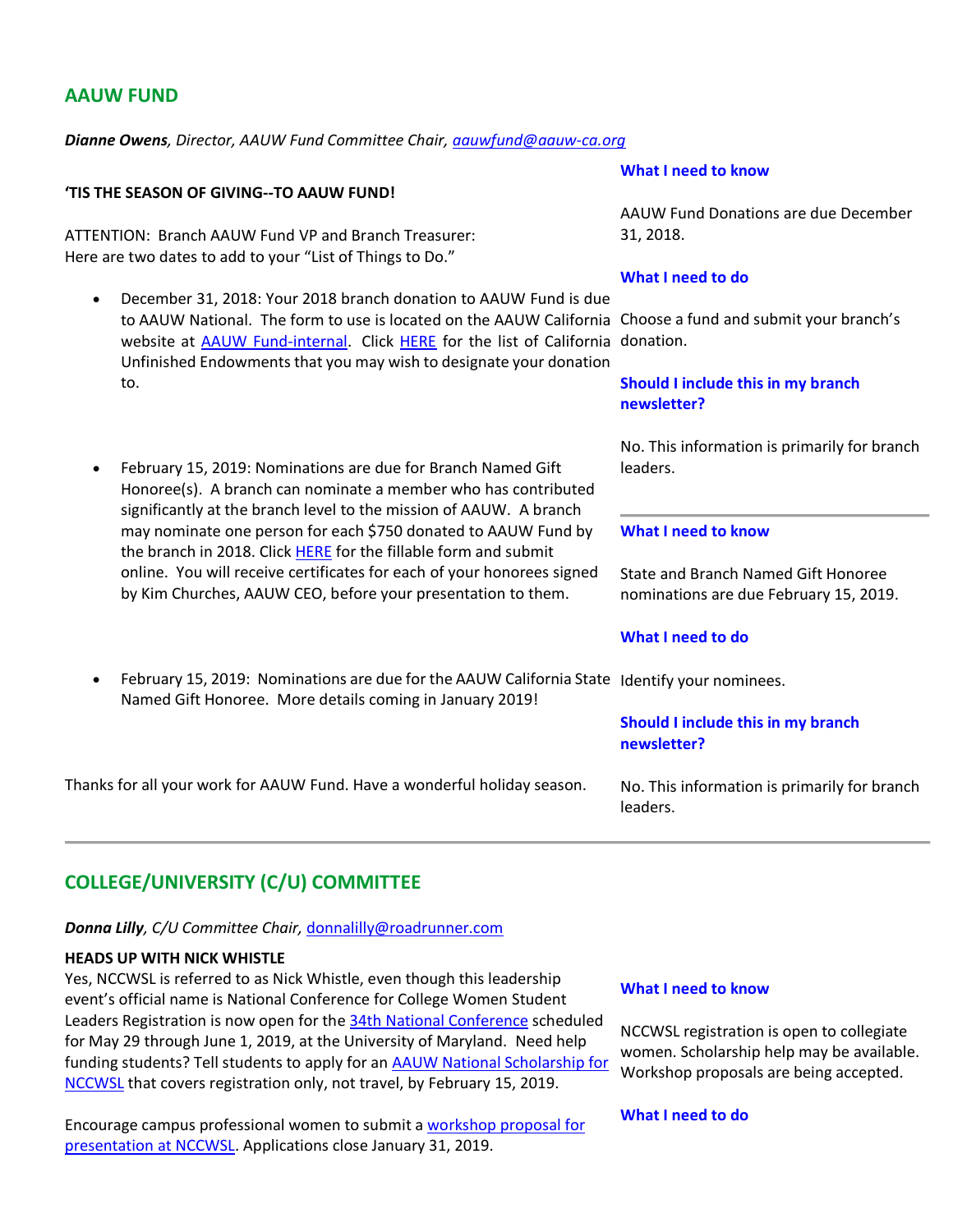Identify students to attend. Encourage workshop proposals.

**Should I include this in my branch newsletter?**

Mixed. The information regarding sending a student is primarily for branch leaders. You may want to encourage your members to consider proposing a workshop.

# **COMMUNICATION**

*Shirley Stowers, Director, Communication Committee Chair*, *[Communications@aauw-ca.org](mailto:Communications@aauw-ca.org)*

### **HAS YOUR BRANCH BEEN SELECTED TO BE IN THE SPOTLIGHT BY THE PROGRAM COMMITTEE?**

Place your branch in the running to be recognized by sending your branch's newsletters to [branchnewsletters@aauw-ca.org.](mailto:branchnewsletters@aauw-ca.org)

- The program committee makes their choices from the newsletters submitted.
- Additionally, the submitted newsletters are shared with other branches who are signed up to receive them. This gives branch leaders access to a wealth of information about using best practices, how other branches are solving problems, and creatively engaging their members and communities.

Give your branch a chance for this recognition and access to the wealth of information in branch newsletters.

### **What I need to know**

Submit your branch newsletter in order to be considered for program recognition.

### **What I need to do**

Send your newsletter to [branchnewsletters@aauw-ca.org.](mailto:branchnewsletters@aauw-ca.org)

## **Should I include this in my branch newsletter?**

No. This information is primarily for branch leaders.

## **FINANCE**

*Pat Ferrer, Chief Financial Officer, Finance Committee Chair, [cfo@aauw-ca.org](mailto:cfo@aauw-ca.org)*

# **DID THE CALIFORNIA FRANCHISE TAX BOARD CONTACT YOUR BRANCH?**

FRANCHISE TAX BOARD SENDING OUT "NAUGHTY" LETTERS Two branches have reported to me that they have received notification from the California Franchise Tax Board (FTB) that they had not filed their California FTB 199N tax return. One branch has lost its non-profit status with the State of California and another has had to file retroactively.

Asking National to file your tax return does not eliminate the requirement to

### **What I need to know**

You can lose your non-profit status if you don't submit a California FTB 199N tax return.

#### **What I need to do**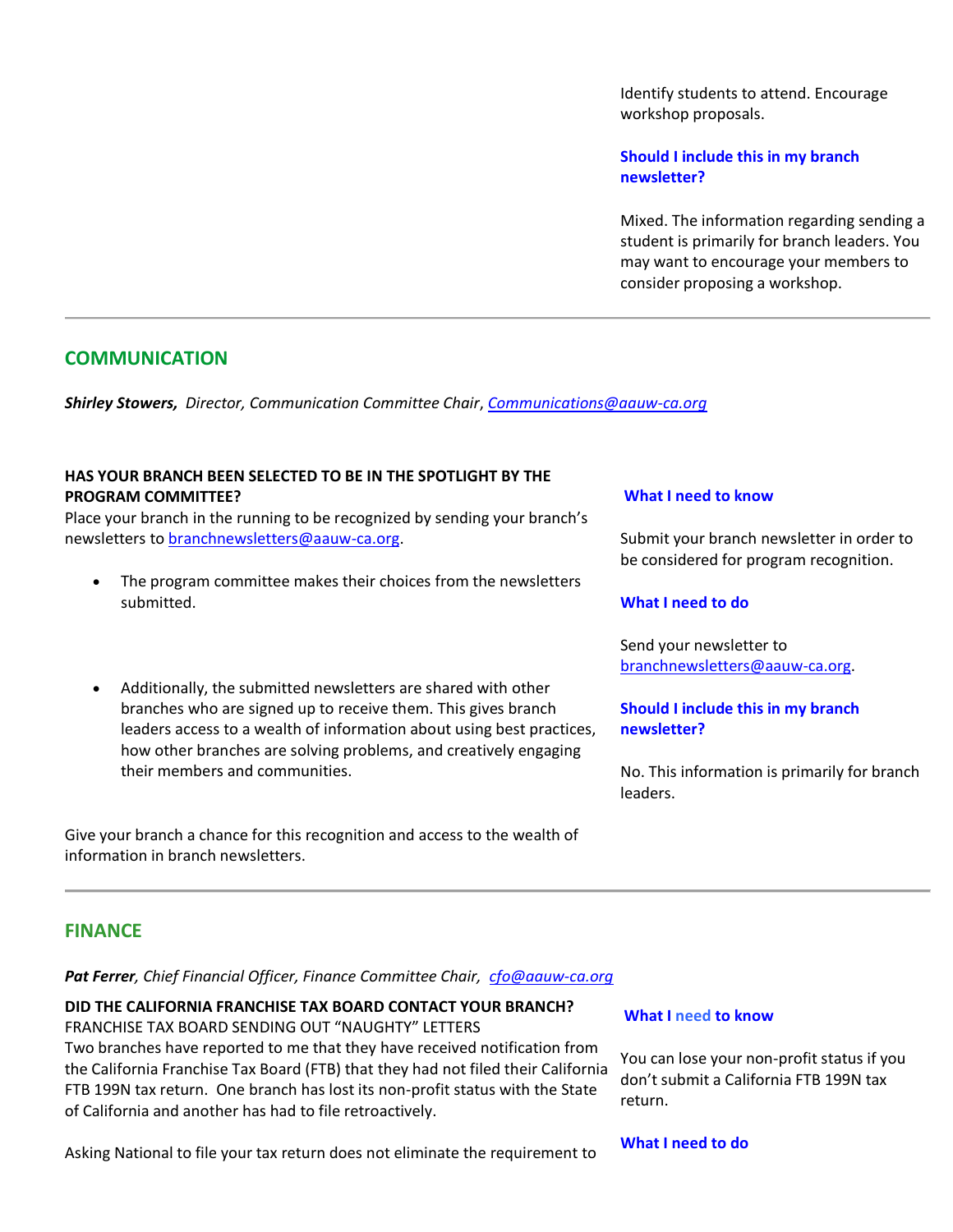file with this FTB. This has been a mandatory requirement since 2011.

Please verify you have filed this important but easy to file online submission. The only information you need is your Federal Tax ID (FEIN), your FTB Entity Number, and your "gross receipts"--i.e., all the deposits into your branch checking accounts. Donations made directly to the AAUW Fund or SPF for Tech Trek do not count.

Contact me if you need more info.

### HELP ME HELP YOU

All branch treasurers were sent a survey November 27th on items for the Finance Committee strategic plan goal actions. Please vote for your favorite or add your own. Input due by 12/10/2018.

Thank you to all the branch treasurers! I know this is a job that requires many hours every month to do and the first few months can be the busiest.

**FINANCIAL LITERACY**

*Bakula Maniar, Financial Literacy Committee Chair, [financialliteracy@aauw-ca.org](mailto:financialliteracy@aauw-ca.org)*

### **WOULD YOU LIKE TO LEARN HOW THE WORK SMART PROJECT WORKS?**

Here are a couple of upcoming Financial Literacy events:

- LACIC Los Angeles County Interbranch Council is inviting AAUW members to attend the **Work Smart** information-gathering meeting presented by AAUW California past co-president Donna Lilly on January 13th in Whittier. Please contact Ginny Hatfield for more information regarding time and place at [ginnyaauw@gmail.com](mailto:ginnyaauw@gmail.com) or 818-970-4577.
- The first workshop of the revised **Money Trek** project is going to be presented by Bakula Maniar, Chair of the Financial Literacy Committee, at the Ventura County IBC meeting on February 18th.

If your branch or IBC is presenting any workshops or meetings about Financial Literacy please let me know.

Confirm that you submitted your California FTB 199N form.

**Should I include this in my branch newsletter?**

No. This information is primarily for branch leaders.

#### **What I need to know**

WorkSmart meeting is scheduled January 13, 2019.

## **What I need to do**

Invite your members to attend.

# **Should I include this in my branch newsletter?**

Yes. This information should be communicated to SoCal branch members.

### **What I need to know**

Money Trek relaunch is scheduled for February 18, 2019.

## **What I need to do**

Invite your members to attend.

**Should I include this in my branch newsletter?**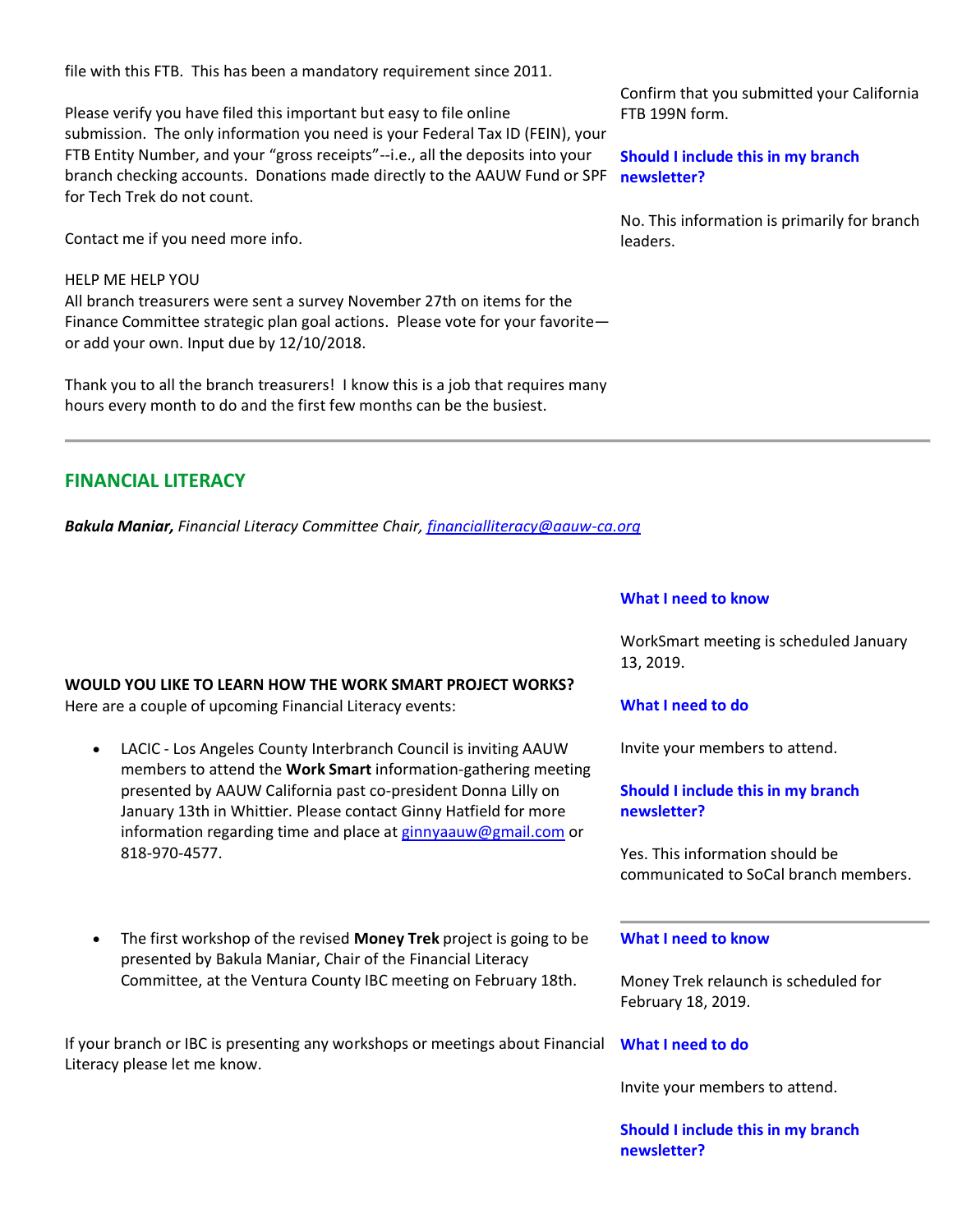# **LEADERSHIP DEVELOPMENT**

*Sharyn Siebert, Director, Leadership Development Committee Chair, [leaderdev@aauw-ca.org](mailto:leaderdev@aauw-ca.org)*

# **FUNDRAISING HELP FROM AAUW CALIFORNIA**

Many of our branches send girls to Tech Trek and a number also have local scholarship programs to fund. As AAUW California board members, we are often asked to help with ideas for fundraising. Please check out the following information!

A painless way to get funding is by enrolling your branch in the Amazon Smile program so that your branch will benefit when its member use Amazon to shop. Customers' enrolled charities, such as your branch, earn \$\$ with NO additional cost to the shopper. The earnings just show up in the bank account of the enrolled charity. The shopper needs to log on at: "Amazonsmile.org." and not the regular site. That isn't hard! My branch's local scholarship chair has enrolled this program into Smile, and we are now reaping the benefits.

Since we are in the holiday shopping period,this is an easy and rewarding way to support your branch's favorite endeavor.

Happy and safe holidays to all our members and their loved ones. We are especially thinking of all affected by the horrible wildfires in our state.

# **NOMINATIONS & ELECTIONS**

*Susan Negrete, Nominations & Elections Chair, [nominating@aauw-ca.org](mailto:nominating@aauw-ca.org)*

## **THANKS TO THE BRANCH & IBC LEADERS WHO BOARDED THE MISSION TRAIN!**

We're on track for the 2019 election and your support is helping us get there.

California AAUW branch leaders took a deep dive into their talent pools! Our organization is rich in leadership talent and skills and our leaders responded with thoughtful nominations – members who will help ensure the continuity of our great organization.

Candidate Nomination Forms were due on December 1, 2018, and timely candidates will be featured in the winter edition of California Perspective and the AAUW California website throughout the election period of April 22 – May 13, 2019. We contacted every nominee personally to give them the compliment that they had been nominated by another leader.

#### **What I need to know**

You can raise money for your branch via Amazon!

### **What I need to do**

Enroll your branch. Educate your members on how to use the Amazon Smile Program.

## **Should I include this in my branch newsletter?**

Yes. This information should be communicated to branch members.

#### **What I need to know**

It's not too late to nominate yourself or someone you know for an AAUW California leadership position.

### **What I need to do**

Apply for an AAUW California position or encourage others to consider it.

**Should I include this in my branch newsletter?**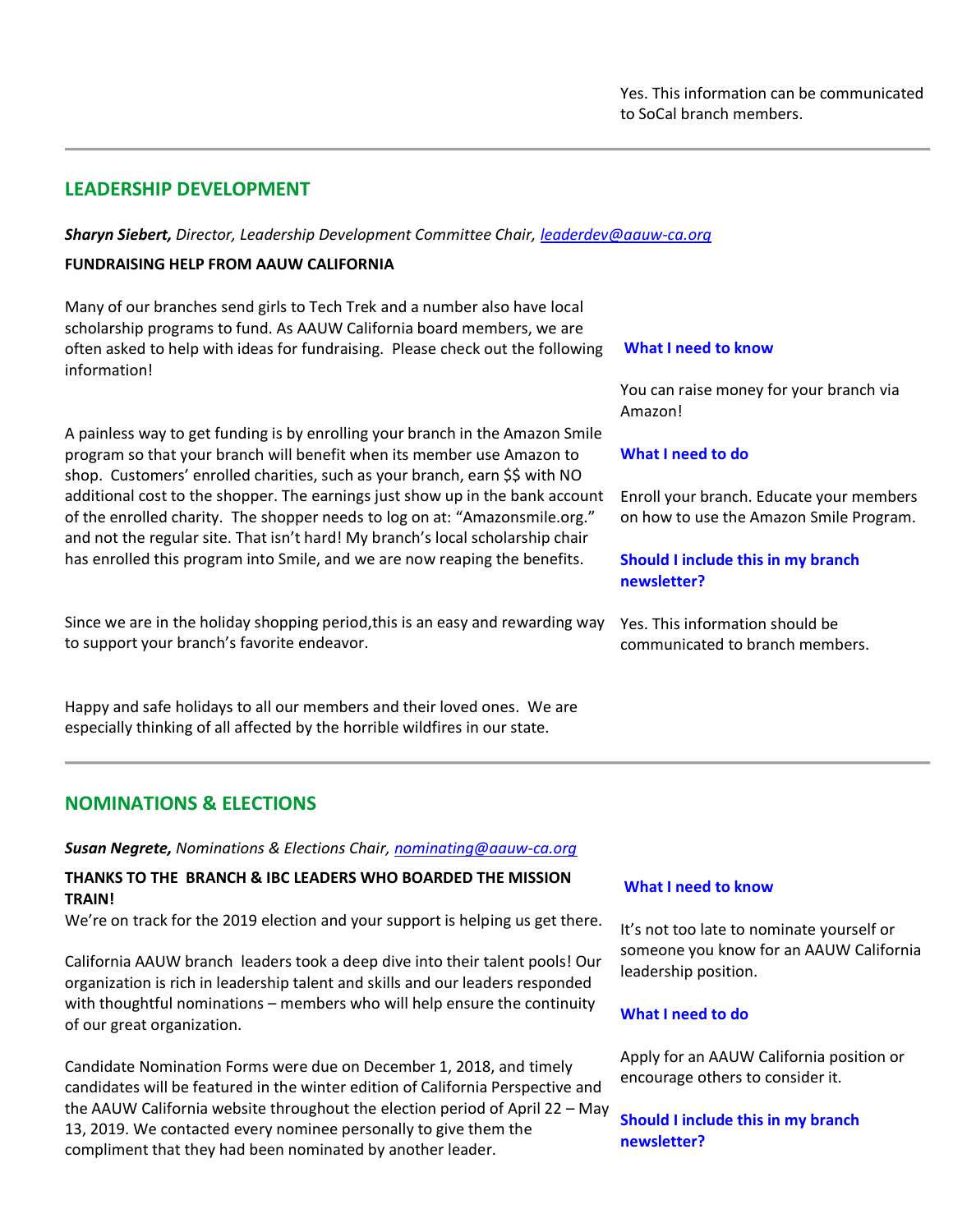Did someone miss the train? Do we have late candidates? They can still run! Contact the Nominations & Elections Chair: *[nominating@aauw-ca.org](mailto:nominating@aauw-ca.org)* . Submit your nomination form online [HERE.](https://bor.aauw-ca.org/sendy/l/892iUf2Z3Hxblitd0dEvE47A/tbyQNcOltB6gBfV2fszLMQ/HW892oHGUsyHKcGjqmAc763goA)

Many branch and IBC leaders partnered with the N&E Committee and nominated their talented members for state service. Thanks for all your support. And don't forget – it's not too late for YOU to run!

AWESOME.

# **PUBLIC POLICY**

*Nancy Mahr, Director, Public Policy Committee Chair, [publicpolicy@aauw-ca.org](mailto:PublicPolicy@aauw-ca.org)*

# **2019 IS A CALL TO ACTION FOR WOMEN**

### APPOINTING WOMEN TO COMMISSIONS & BOARDS

AAUW California collaborates with California Women Lead (CWL) in many public policy areas. They have launched a project to encourage women to apply for appointments to public boards and commissions. The project's goal is to ensure appointed boards and commissions reflect the rich diversity of California. The end goal is to present to the next governor and their transition team the names and resumes of women interested in serving within the new administration in order to provide a significant pool of qualified women to serve as appointees.

CWL is encouraging women to fill out an application for the project on their [website.](https://bor.aauw-ca.org/sendy/l/892iUf2Z3Hxblitd0dEvE47A/tAI8BIxraizpw60bRl84XQ/HW892oHGUsyHKcGjqmAc763goA) This site also has information to answer questions about the process. You can contact California Women Lead with any questions at [admin@cawomen.lead.org.](mailto:admin@cawomen.lead.org) Take advantage of this opportunity.

You could be one of the women who is stepping up; play a part in our governance.

Yes. This information should be communicated to branch members.

### **What I need to know**

Public boards and commissions need your expertise.

### **What I need to do**

Apply to have your name added to the list of possible state government appointees.

# **Should I include this in my branch newsletter?**

Yes. This information should be communicated to branch members.

# **PROGRAM**

*Kathleen Harper, Director, Program Committee Chair, [program@aauw-ca.org](mailto:program@aauw-ca.org)*

# **This Month's Program Spotlight**

**Is On….**

## **DANVILLE-ALAMO-WALNUT CREEK**

Did you know that the United States has been the top destination for immigrants since 1960, with one-fifth of the world's migrants heading here as of 2017? Do you think of immigrants as valuable assets or major challenges for our country? Immigration is such a complex and timely topic, not to

### **What I need to know**

One branch had success with a program on immigration law.

January is National Human Trafficking Awareness month.

### **What I need to do**